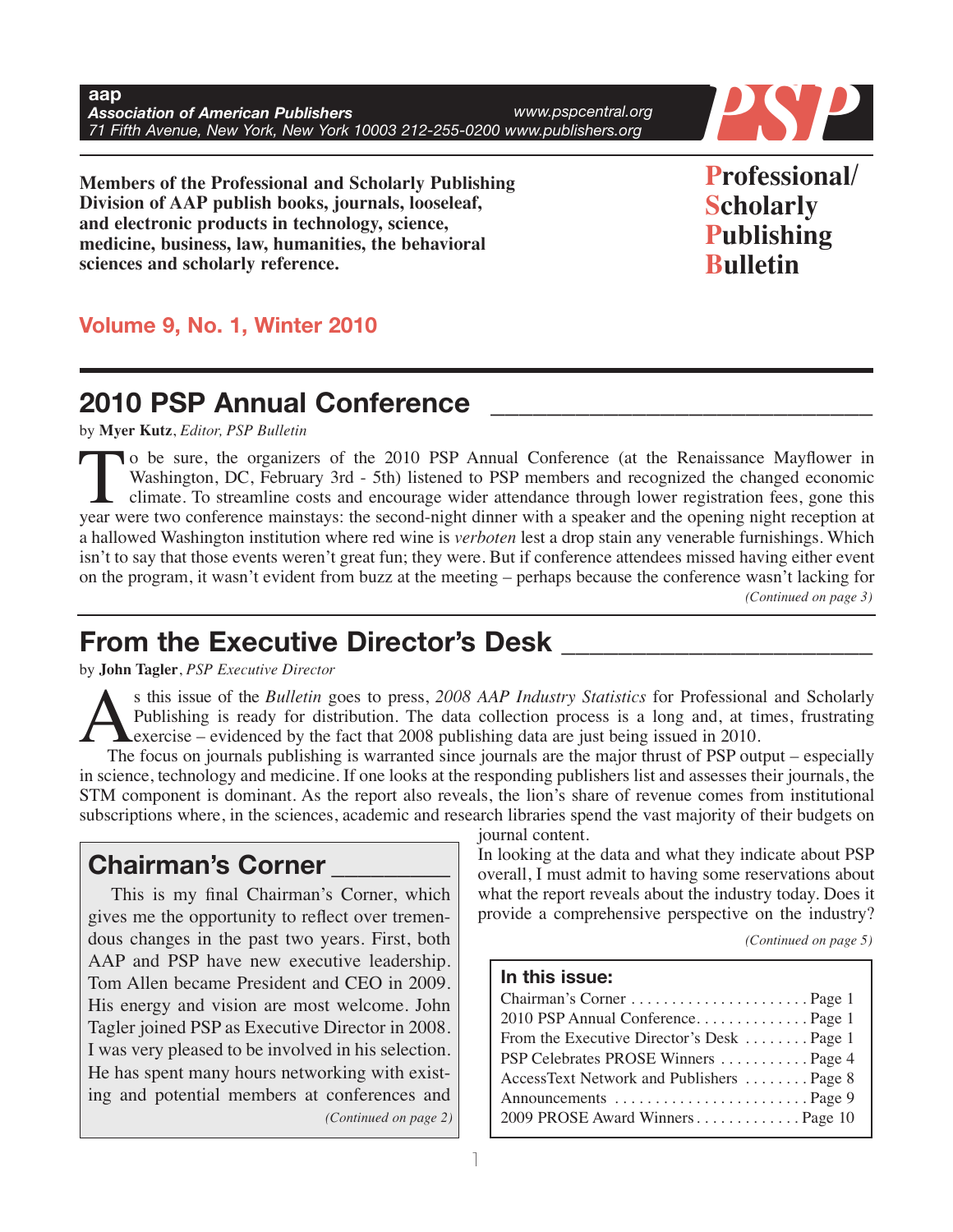# **Chairman's Corner \_\_\_\_\_\_\_\_\_\_\_\_\_\_\_\_\_\_\_\_\_\_\_\_\_\_\_\_\_\_\_\_\_\_\_\_\_\_\_\_\_\_**

*(Continued from page 1)*

meetings. John's outward looking focus is vital to maintaining a strong membership. John has also developed new forms of communications. Like me, you have probably used *PSP…Links*. John is already up to number 33 in the series.

I am very proud of changes in our educational programs and I count our annual conferences as educational sessions in that we learn best when we learn alongside our peers. Conference expense were reduced and multiple registration options were offered. Thanks to Lynne Rienner for leading the charge on these efforts. Another dramatic change was in conference format. A first-ever Oxford-style debate on copyright generated a lot of interest. Additionally, there were more cutting edge sessions than ever before, such as Social Marketing 101 and Content Enrichment. Session planners and moderators did an outstanding job.

AAP/PSP staff, Sara Pinto and Kate Kolendo, work so hard and are so essential to successful annual conferences. They deserve a big round of applause. My co-chairs over the past two years, Hill Slowinski and Glen Campbell, were invaluable at annual conferences. I will never forget that when the 2008 dinner speaker became ill and withdrew on the day of his speech, Hill, Glen and I scrambled, and, as luck would have it, ended up with an interesting talk from Dan Pink. So a special thanks to Sara, Kate, Hill, and Glen.

I would be remiss not to mention the PROSE awards as a significant achievement in the past two years. The revitalization of the Hawkins Award, the thoughtful videos, and the engaging awards session are a tribute to the judges and our ExCo colleague, John Jenkins.

The annual conference is a result of collaborative planning. The 2010 plan began in March 2009 with a critical assessment of attendee comments from the 2009 meeting. A team then went into action to start the process of identifying themes and topics. The planning team consisted of Thane Kerner, Pat Kelly, Glen Campbell, Richard Kobel, Lynne Rienner, John Tagler, Sara Pinto and me. Once

topics were set, ExCo members stepped up to take responsibility for individual panels.

I would also like to spotlight hard working Committee chairs. Monthly agendas have become forums as well as business meetings and I encourage members to check them out. Each committee has ramped up educational efforts in the past two years. The Electronic Information Committee once again set a new benchmark for success in its pre-meeting conference, *The Culture of Free*. They have delivered new innovative programs throughout the past two years. The Book Committee finds an engaging speaker for every meeting. I attended the RFID session recently, and I can't believe how much I learned. Everywhere I look I see our committees stepping up and engaging our membership.

It has also been very exciting over the past two years to participate in the great debates of our industry: How will information be shared and valued? Will information be free for all? Some? Many? What is the impact of new "competitors" from government and the software industry? What does it mean to be an "American" society in a global information age? Will scholarly and professional publishers face the same digital dilemmas already experienced by newspapers, magazines, and music? By working together on issues and by maintaining quality standards, we publishers will succeed in our individual businesses and in our mission to advance educational learning outcomes and global academic research.

I would like to close with a personal thanks to my colleagues on the Executive Council. You gave so much of your time and effort. I started out feeling good about giving back to my industry. I ended up receiving so much in return. And finally, I want to thank every member for your involvement. I am honored to have represented you.

> **Michael Hays,** *McGraw-Hill* Chair, PSP Executive Council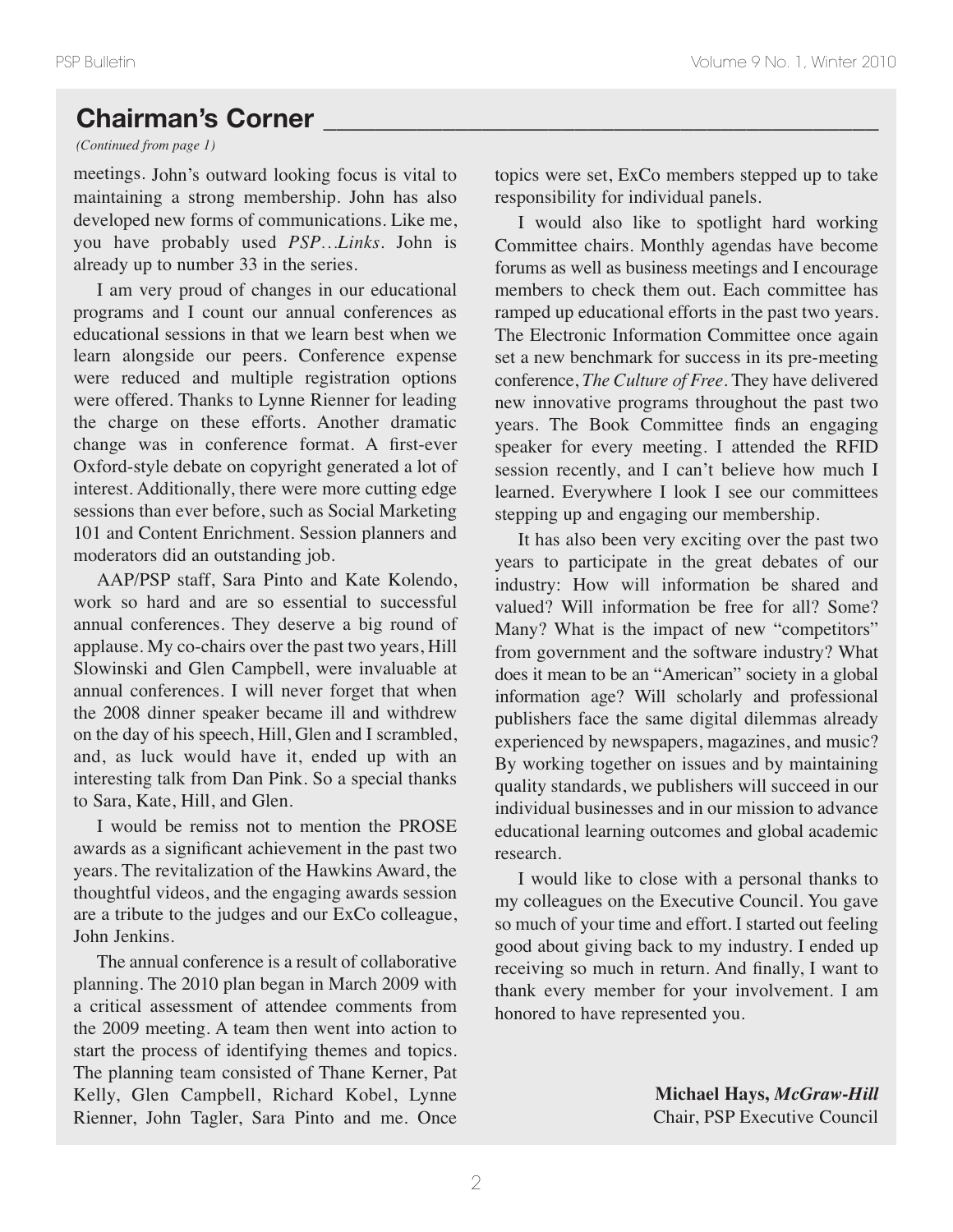## **2010 PSP Annual Conference \_\_\_\_\_\_\_\_\_\_\_\_\_\_\_\_\_\_\_\_\_\_\_\_\_\_\_\_\_\_\_\_\_\_\_\_\_\_\_\_\_\_\_\_\_\_\_\_\_\_\_\_\_\_**

#### *(Continued from page 1)*

entertainment and diversion otherwise. The Awards Luncheon (more about it later in this report) and the evening reception in the exhibitor area, which had been thoughtfully redesigned to be more open and visitor friendly, were held as usual. And there was the excitement brought by Snowmageddon, which cut down conference attendance Friday as airlines called, texted and rebooked passengers on earlier flights in order to get their planes out of Washington airports before the storm buried the runways.

Conference organizers, of course, were not accountable for headline-making global-climate-change-induced weather. But they were responsible for a new and enjoyable plenary session that enlivened this year's program – an Oxford-style debate on the proposition: "Current US Copyright Law Excessively Restrains the Development of Intellectual Property." Such debates feature two sides of speakers and a moderator (in this case, Thane Kerner of Silverchair), of course, but after opening statements, there is Q&A between debaters and questions from members of the audience, then short closing statements conclude. Debaters "for" the proposition were Richard Baraniuk, an electrical engineering professor at Rice, who runs a collaborative that creates teaching materials combined from multiple sources and asserts that US copyright system inefficiencies dampen such efforts, and Lawrence Lessig, the Harvard law professor well known as a copyright gadfly, who argued that intellectual property protections are "excessive", "insanely complex", "don't work in the digital world", and "stop people unnecessarily." Two lawyers, both bearded, as opposed to their clean shaven opponents, comprised the "against" team: William Strong, an intellectual property lawyer in private practice, who contended that the current system enhances democracy and disrupting it for any particular class of materials would invite vast unintended consequences, and AAP VP of Legal and Government Affairs, Allan Adler, who denied that Congressional actions are preventing further creativity using copyrighted works and showed that the numbers of people in US creative industries continue to grow. The audience was polled on whether they were for or against the debate proposition in real time (via mobile texting) before the debate and as it was concluding. Professor Lessig, is forceful, amusing, and quick on his feet, and while he may appeal ultimately to the notion that the current US copyright regime is restraining teenagers from creatively remixing copyright music and film, he hardly appears to favor scrapping copyright protections altogether. Perhaps as a result of this heady combination, he seemed to win the day, as his side, which trailed badly

in polling before the debate, appeared to pull well ahead by the end. Were minds changed for the long term? I spoke with two esteemed copyright veterans after the debate. One conceded that Lessig may have a point that current copyright law may not be completely relevant in the digital age, while the other barked, "He's a snake oil salesman!"

A highlight of PSP conferences is the PROSE Awards Luncheon, which, for the second year, was a multimedia extravaganza, directed and hosted by PROSE chair John Jenkins (CQ Press), who gives every impression of having been born to the role. The show may have a great many moving parts, including, this year, a film with publishers discussing their participation in the awards program, but Jenkins and his able crew (including AAP staffer Kate Kolendo, whose report appears elsewhere in this issue) bring the whole thing off flawlessly, with no sweat evident. The invited guest this year was Dan Hawkins, from the second, lengthy marriage of R.R. Hawkins, the librarian after whom the top PROSE award is named, who lived to the ripe old age of 97, we learned from his confident, relaxed son, who appeared to have had a rather distant relationship with his father. For the presentation of awards, Messrs. Hawkins and Jenkins were joined onstage by AAP President and CEO Tom Allen, whose ingenuous broad smile as he posed for photos with award winners testified to his experience as a Maine Congressman in his priorto-AAP life. The program ended with brief speeches by the two Hawkins Award winners – Garrett Kiely, of The University of Chicago Press, for *Plato's Philosophers: The Coherence of the Dialogues*, and Sean Pidgeon, of John Wiley & Sons, for *Wiley Interdisciplinary Reviews (WIREs)*. This wasn't the first time the Hawkins Award was shared. Several years ago, there was a tie vote among judges for two distinctly different reference works – one an authoritative, staunchly opinionated multi-volume history of music, the other an intricately illustrated, expensive-to-produce atlas of human anatomy – and the judges decided that proceeding with further votes wouldn't be fair to either work. This year's conundrum was of a different sort, as the contest came down to a choice between a book of great classical scholarship that had been years in the writing and a ground breaking interdisciplinary electronic scientific information service. This was the first time an electronic product was among Hawkins Award finalists. The judges were torn between recognizing value not only in traditional, but also in innovative publishing, and ultimately decided to award the top prize to both works because they achieve excellence in very different realms.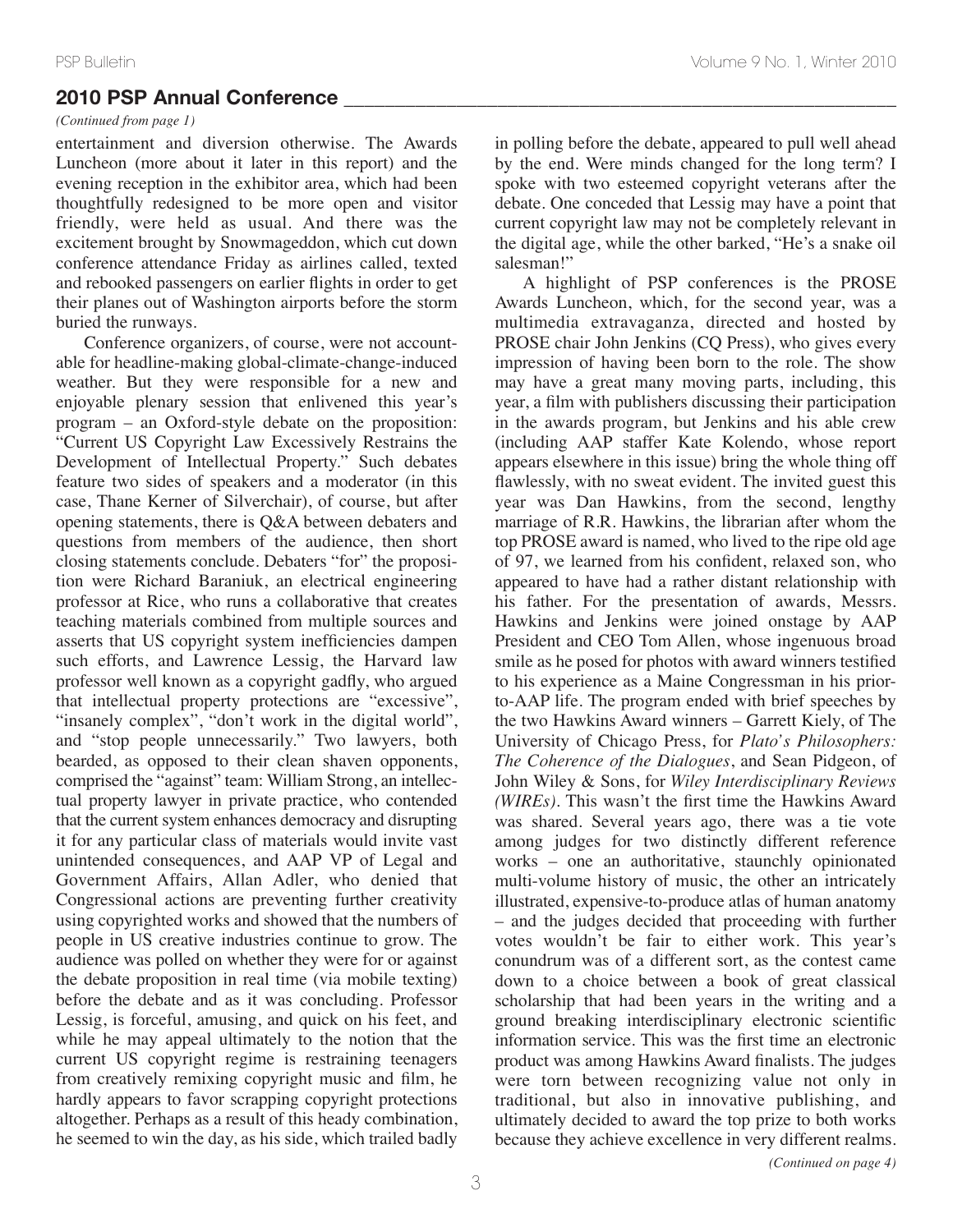#### **2010 PSP Annual Conference \_\_\_\_\_\_\_\_\_\_\_\_\_\_\_\_\_\_\_\_\_\_\_\_\_\_\_\_\_\_\_\_\_\_\_\_\_\_\_\_\_\_\_\_\_\_\_\_\_\_\_\_\_\_**

#### *(Continued from page 3)*

Overall, the conference amply fulfilled the promise of its title, *The New Reality: Disruption, Innovation, Relevance*, by hitting the hot-button issues, in addition to copyright, in PSP's world: public access, content enrichment, new communication devices and software platforms that PSP and other publishing sector customers will be using increasingly for finding, accessing and managing content. Add to that new content development and management systems and delivery platforms that publishers themselves are using now and will use in the future, and ways professional and scholarly publishers can exploit niche social networking to benefit their customers. Presentations that stood out for me included Fred Dylla's (American Institute of Physics and PSP Executive Council member) carefully considered explication of the workings and report of the Scholarly Publishing Roundtable, formed recently to find consensus on public access among stakeholders and indicative of positive change in the public access debate in the past year. The roundtable report recommends public access to government funded published information after some embargo period. The report also concedes that roundtable participants expect their recommendations to have a limited shelf life of not more than a few years because of rapid changes underway in electronic communication. I was interested in the parade, in the session adroitly moderated by Evan Schnittman (Oxford University Press), of new lightweight, small-screen devices, as well as new platforms, some with catchy names like QUE and SKIFF (the latter presented by a fellow alliteratively named Cliff). For PSP, the important subtext here is that scientists, scholars and other PSP customers are increasingly gaining the ability to integrate publications and information services into their daily work, which makes PSP's output more useful and valuable. And I was

glad to hear the description by Tim Ingoldsby (AIP), who's been at the forefront of so many electronic initiatives over the years, ofAIP's new social network for physicists, which was entered in the PROSE Awards competition and attracted strong positive comment from a number of judges.

Cumulatively, ratings on conference evaluation forms (exhaustively compiled by PSP's Sara Pinto) were decidedly positive -- 38% "excellent" and 44% "good", compared to only 13% "fair" and just 4% "poor." The preconference seminar, entitled *The Culture of Free: Publishing in an Era of Changing Expectations*, which was ably summed up on the fly by Kent Anderson (The Journal of Bone & Joint Surgery), got even better grades: 70% "excellent", 27% "good" and just 3% "fair". The conference keynote speaker, Georgetown University provost James J. O'Donnell, was well chosen, not just because he is so comfortable behind a lectern. (For the record: 54% "excellent", 40% "good" and 6% "fair".) For in addition to being a member of the Scholarly Publishing Roundtable that Fred Dylla spoke about, Dr. O'Donnell is what one might call "a worldly classicist." He's concerned not only with challenges to the higher education business model, but also, as an officer of the American Philological Association, with the future of scholarly publishing. He offered that "we know what to publish, but we don't know what scholarly publishing really means" nor "who will pay for what." Yet, when he concluded that marketing success will accrue, "as it always has, when it comes to monetizing information," he was sounding a note of optimism, as I suspect most conference attendees would have done if you'd asked them about PSP's future after the conference concluded, no matter where they were when the snow that was to shut Washington down was falling in earnest.

# **PSP Celebrates PROSE Winners at Awards Luncheon \_\_\_\_\_\_\_\_**

#### by **Kate Kolendo**, *AAP/PSP Staff*

**M** The Separate May and the PSP Annual Conference, held at the Renaissance Mayflower Hotel in Washington, D.C. Hosted February 4, 2010 at an Awards Luncheon during the PSP Annual Conference, held at the Renaissance Mayflower Hotel in Washington, D.C. Hosted by John A. Jenkins, President and Publisher of CQ Press and PROSE Awards Chairman, the Luncheon delivered special guests, the debut of dynamic multimedia presentations and the long-awaited announcement of the 2009 PROSE winners to a capacity crowd.

The 34th annual R.R. Hawkins Award, the top PROSE prize, was presented to two publishers: The University of Chicago Press for *Plato's Philosophers: The Coherence of* *the Dialogues* and John Wiley & Sons for *Wiley Interdisciplinary Reviews (WIREs)*. While this isn't the first time the Hawkins has been awarded to two presses since the PSP Awards program launched in 1976, this is the first time an eProduct has taken home the Hawkins prize. Garrett Kiely, Director of The University of Chicago Press, and Sean Pidgeon, VP & Publisher, Review & Reference Content, John Wiley & Sons, accepted their awards from special guest Daniel Hawkins, son of the Award namesake Reginald Robert Hawkins.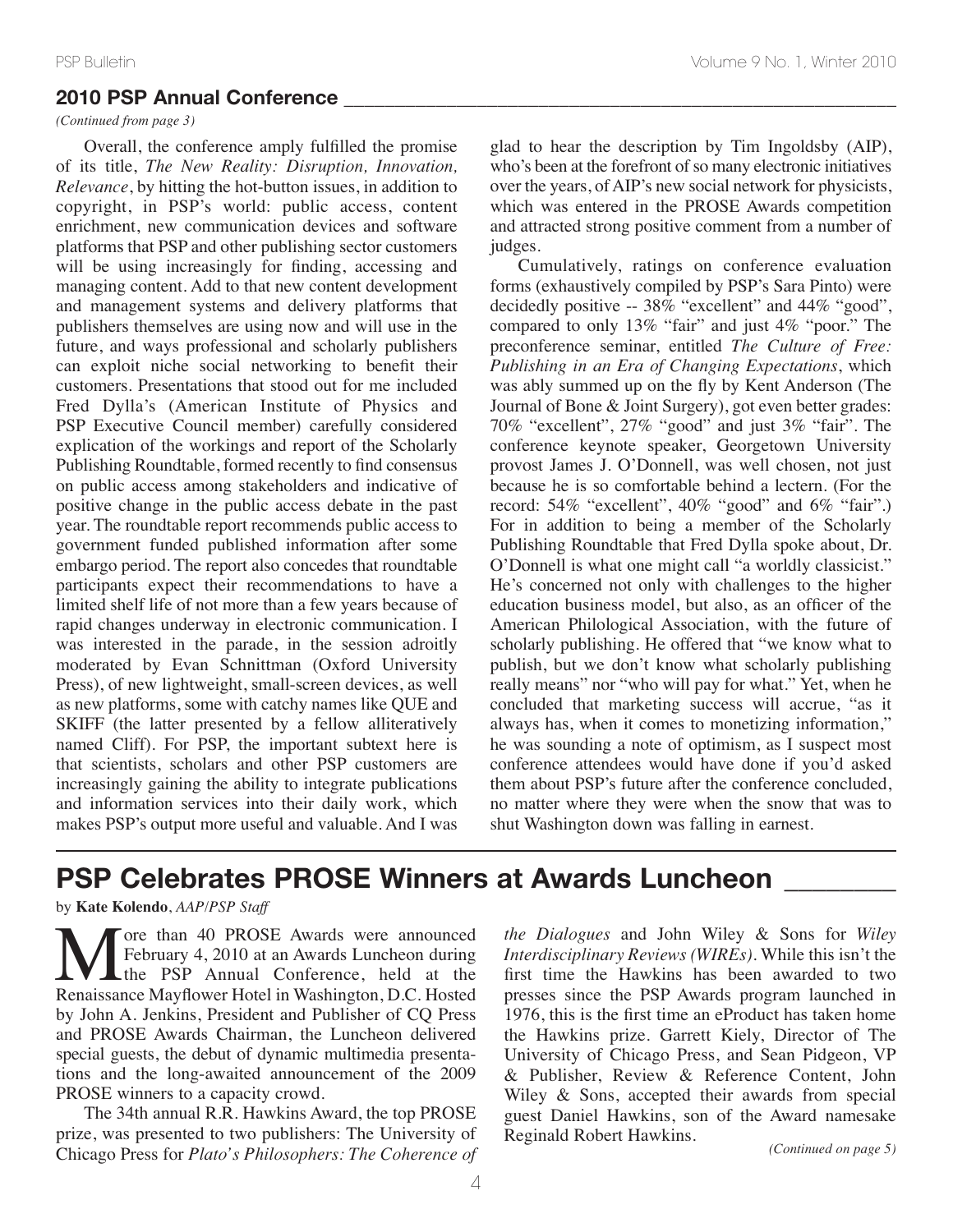#### **PSP Celebrates PROSE Winners at Awards Luncheon \_\_\_\_\_\_\_\_\_\_\_\_\_\_\_\_\_\_\_\_\_\_\_\_\_\_\_\_\_\_\_**

#### *(Continued from page 4)*

AAP President & CEO Tom Allen was also on hand to present the top five PROSE Awards for Excellence, recognizing outstanding works across the Humanities, Social Sciences, Physical Sciences & Mathematics, Biological & Life Sciences, and Reference Works categories. Honored with PROSE Awards for Excellence were The University of Chicago Press for *Plato's Philosophers: The Coherence of the Dialogues* (Excellence in Humanities), Academic Press/Elsevier for *Neuroeconomics: Decision Making and the Brain* (Excellence in Social Sciences), John Wiley & Sons for *Therapeutic Monoclonal Antibodies: From Bench to Clinic* (Excellence in Physical Sciences & Mathematics), McGraw-Hill for *Dermatology for Skin of Color* (Excellence in Biology & Life Sciences) and John Wiley & Sons for *Wiley Interdisciplinary Reviews (WIREs)* (Excellence in Reference Works).

The Luncheon additionally featured multimedia presentations, including the premiere of *PROSE 2009: Publishers…on Publishing*, a short film that takes

viewers inside the thought process of some of the publishers and editors who've submitted titles to the PROSE Awards, which received rave reviews from the audience, as did the overall vibrancy of this year's luncheon program. For the PROSE Planning Committee and Chairman Jenkins, the results have been satisfying. "It was just unbelievably gratifying for me to see and hear the meeting's reaction to our PROSE Awards program." He explains, "We wanted to put on a show that was as exciting as the books we were honoring. When the winners are as noteworthy as those receiving awards this year, the event can't be anything except outstanding."

Energized by the audience response and the program's momentum, Jenkins is already looking ahead to the 2010 PROSE Awards. "Am I looking forward to next year?" asks Jenkins. "You bet!"

For a complete list of PROSE winners or to view *PROSE 2009: Publishers…on Publishing* please visit *www.proseawards.com*.

# **From the Executive Director's Desk \_\_\_\_\_\_\_\_\_\_\_\_\_\_\_\_\_\_\_\_\_\_\_\_\_\_\_\_\_\_\_\_\_\_\_\_\_\_\_\_\_\_\_\_\_\_\_\_\_**

*(Continued from page 1)*

Certainly not. But the report does provide a window to some activities, trends and shifts. Many of the largest scholarly publishers – who produce some of the most widely-used and prestigious journals – are included in the report. So the importance of trends revealed in the report and the influence that participating publishers have on developments in the industry likely have an impact beyond what the aggregate numbers might suggest.

Information was confidentially submitted by 25 Professional and Scholarly Journals Publishers for calendar years 2006 through 2008. Data cover:

- Production in units
- Sales in thousands of dollars
- Circulation in units

#### **Scope of the Report**

The report on 2008 journals publishing saw a significant increase in number of publishers submitting and number of journals included in the analysis. Twenty-five publishers submitted data for 2008 whereas 19 publishers submitted for the 2007 report (an increase of 31%). Nine publishers that had not submitted during the previous year contributed to the 2008 data collection effort while three publishers that submitted in 2007 did not do so in 2008. Although more publishers submitted data for the 2008 report, the total number of journals included in the study – 5400 – was influenced not only by the larger number of submitting publishers but by acquisitions in more than one publishing house.

For 2008, 25 reporting companies published:

- 5,400 journals compared with 4091 titles analyzed in the 2007 report, an increase of 32%.
- In the 2008 report, 675,751 articles were published by 25 reporting publishers, compared with 593,926 articles in 2007, a 13.8% increase.

#### **Influence of Reporting Titles**

A key consideration in interpreting these data involves the influence of the publishers and journals covered in the report. 2008 data cover approximately 50% of research and review article output, based on estimates received from Thomson Reuters (Web of Science) and Elsevier (Scopus). In the 2007 report, the data (593,926 articles) covered an estimated 45% of the scholarly article output. Most estimates indicate that somewhere between 1.25 and 1.3 million scholarly research articles are currently published annually.

#### **Sales and Revenue**

Total 2008 revenue for 25 reporting publishers was \$6,312,814. Because these publishers did not report on revenues for the same list of titles over the three-year span, it is impossible to draw conclusions about revenues on a year-to-year basis. So year-to-year revenue growth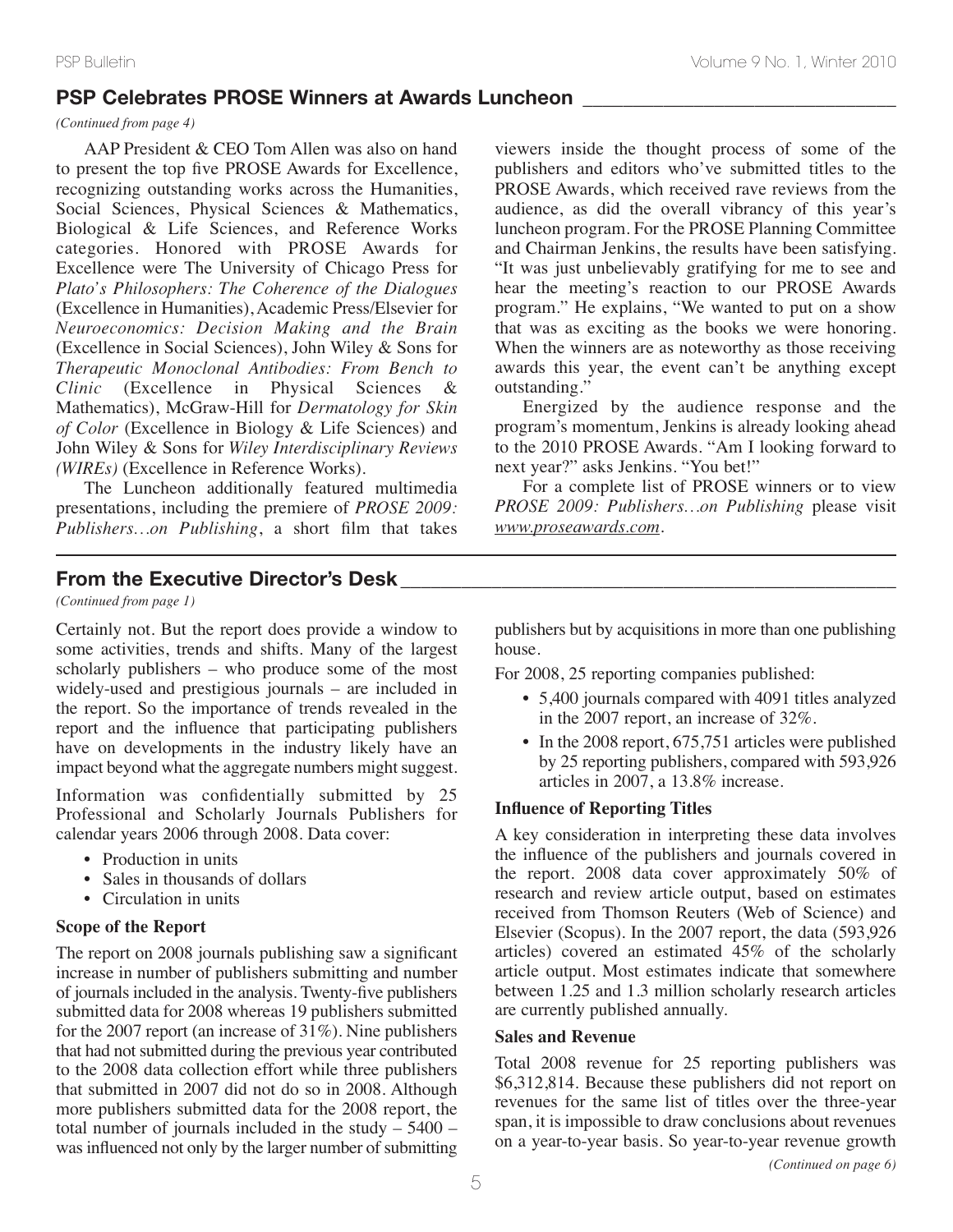# **From the Executive Director's Desk**

#### *(Continued from page 5)*

in this report is not a reliable indicator of industry growth patterns. However, in looking at the breakdown of income sources as a percentage of revenue over the three years reported, there are some interesting revelations and subtle shifts in the revenue stream.

By far the largest source of revenue has been and remains paid circulation and the largest source of paid circulation is from institutional subscribers as the following chart for 2008 illustrates:



- Revenue from paid circulation made up 66.1% of sales in 2008, compared with 66.4% in 2007 and 61.8% in 2006.
- Looking only at revenue derived from paid circulation, there has been a gradual increase in the percentage derived from institutions – 82.2% in 2006 to 84.9% in 2007 and 86.4% in 2008.
- Not surprisingly, individual subscription revenue has declined as a percentage of total paid circulation – 17.8% in 2006 to 15.1% in 2007 to 13.6% in 2008. Presumably, the effects of institutional electronic licensing are responsible.
- Much of the shift toward paid circulation appears to have resulted from a decline in reprint sales, which constituted 13.1% of total income in 2006, declined to 10% in 2007 and, slightly further, to 9.4% in 2008. With the pharmaceutical industry representing the largest portion of the reprints market, this decline may reflect changes that have echoed throughout that industry and warrant close observation going forward with regard to the impact of those changes on journals publishing, particularly in medical and health-related fields.
- Despite growth in different electronic delivery options, e-reprint sales have remained insubstantial (significantly less than 1%) for all three reporting years.
- Advertising revenue contribution held steady at 4.5% of total revenue in 2008, 4.6% in 2007 and 4.5% in 2006.
- The impact of electronic advertising has remained relatively insignificant for reporting publishers. Electronic advertising revenues accounted for 0.7% of total advertising revenues in 2006 and 2007 and inched up to just 0.8% in 2008.
- Single article sales make up less than 1% of all journal revenue.
- Author and other origination fees yield only about  $0.7\%$  of total revenues in 2008 and this has remained constant over the three years reported  $-0.8\%$  in 2007 and 0.7% in 2006.

#### **Print vs. Electronic Subscriptions**

The vast majority of titles (5086 of 5400) offered print and electronic delivery, with 295 (5.5%) titles available in e-only, a sizable increase in e-only options popularity, notably for newly-launched titles. Compare 2008 data with 2007 and 2006 when the e-only option applied to only 2.2% of titles. Print-only has remained constant – around  $1\%$  – for all three years.

In an industry so heavily dominated by the institutional market, the distribution of print and electronic subscriptions and shifts in that balance are crucial. There has been a steady swing from print to electronic during the past three years:

|      | <u>Print + electronic Print-only Electronic-only</u> |          |          |
|------|------------------------------------------------------|----------|----------|
| 2006 | 40.7%                                                | 28.3%    | $30.9\%$ |
| 2007 | 40.8%                                                | $24.1\%$ | $35.1\%$ |
| 2008 | $46.2\%$                                             | $17.6\%$ | $36.1\%$ |

Even among individual subscribers, in 2008 there is strong preference for electronic delivery with more than 2,340,000 individual subscribers receiving journals in print + electronic  $(85.0\%)$  or e-only  $(6.1\%)$ , while only 8.9% were receiving print only.

Total electronic article requests showed consistent and dramatic growth over the three years – from 513 million in 2006 to 601 million in 2007 to 712 million in 2008. Even considering growth in the number of journals included in the report, annual growth of 100 million article requests for the industry overall is not trivial.

#### **Open Access**

Drawing conclusions about open access publishing (i.e., an author-pays model) is difficult because the two largest open access publishers did not submit data. That said, many of responding publishers offer some form of open access option and have for several years. Hence trends may be observed within the community that continues to explore this alternative economic model: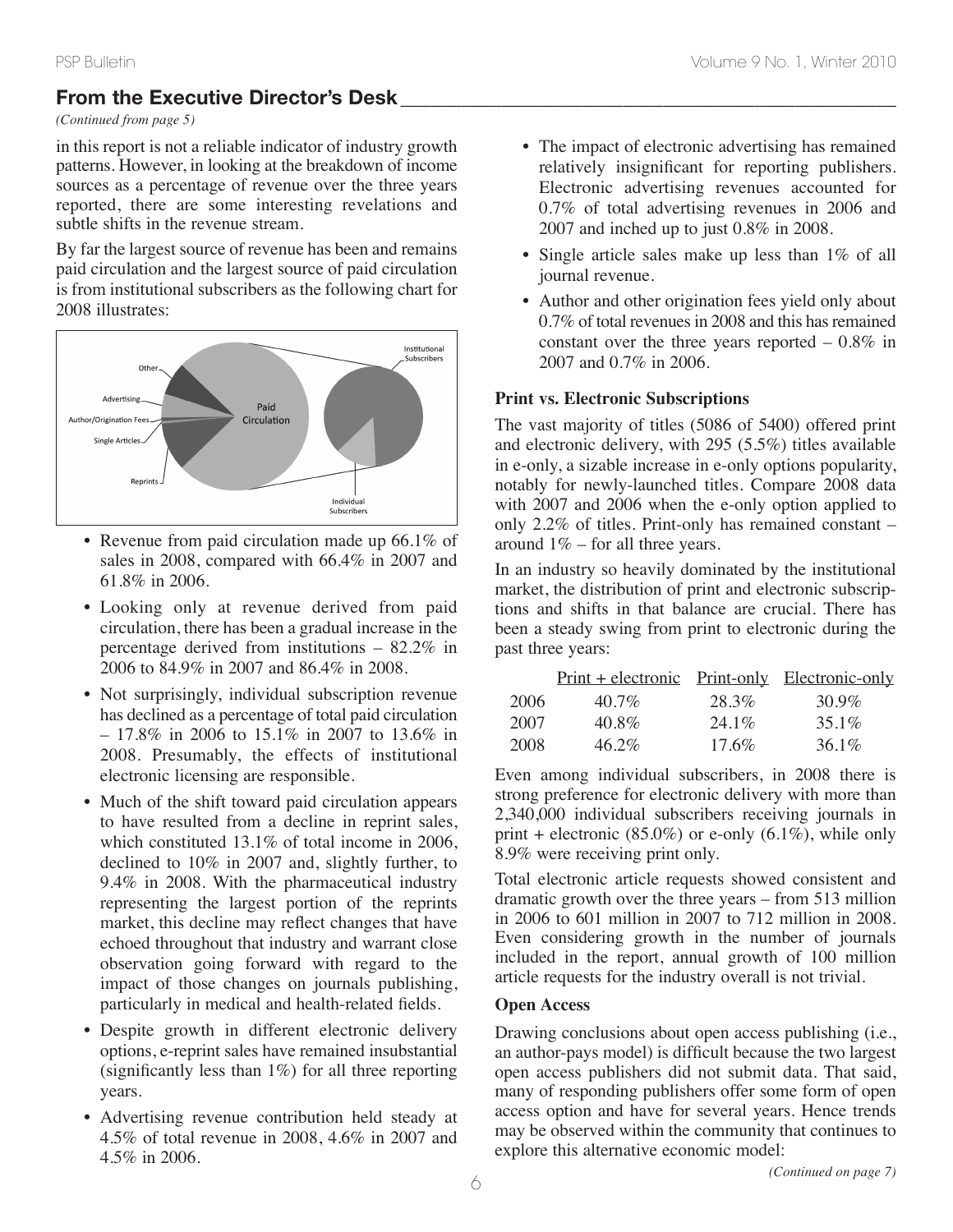# **From the Executive Director's Desk \_\_\_\_\_\_\_\_\_\_\_\_\_\_\_\_\_\_\_\_\_\_\_\_\_\_\_\_\_\_\_\_\_\_\_\_\_\_\_\_\_\_\_\_\_\_\_\_\_**

*(Continued from page 6)*

- 634 journals offered some form of open access 11.7% of the titles in the report. In 2007, 9.3% of reporting titles offered open access in some form compared with 8.6% in 2006, thus showing slight but tangible percentage growth over the three years.
- 'Pure' open access titles (i.e., available at no charge upon publication) remained constant over the three-year span - less than 1% of the titles in the open access category.
- Among articles, 21,495 were open access either upon publication or with a delayed period. This was 3.2% of total journal output in 2008. In 2007 open access represented 5.0% of article output, slightly more than 4.8% in 2006 from the same publishers.

# **University Presses**

An effort was made to encourage more input from the university press community because this group represents a significant PSP sector, and while there is some scientific publishing in this community, there is stronger representation in the social sciences and humanities. All university presses with journals publishing programs were approached with the proviso that a separate analysis of university press journals would be generated if a sufficiently large sampling of titles was obtained. Results were modest and while there was insufficient response to produce separate data tables, 6 university presses with a total of 160 journals provided data.

Perhaps the greatest value in looking at this sector is in comparing trends for university presses relative to larger publisher data. Here are some observations of note:

- In 2008, 68.5% of revenues for university press titles came from paid circulation, and that has remained constant over the three years, fluctuating less than 1%. This is consistent with the report overall.
- As with the overall titles list, the vast majority of circulation revenue is from the institutional market, with a total of 90% in 2008.
- Reprints represent an incalculably small revenue stream for university presses, not surprising inasmuch as the heavy purchasers of reprints are pharmaceutical companies whose interests are not captured in most university press journals.
- Advertising represents about 5.8% of total revenues for university presses and has remained constant

for the three years in the report. As with all other journals, e-advertising revenue continues to remain an incalculably small and flat revenue alternative.

• The mix of electronic and print subscriptions leans significantly more toward a combined print + electronic preference rather than a more even division between print + electronic and e-only as one finds with the report overall. As with the larger list, the print-only percentages are dropping quickly.

|      | <u>Print + electronic Print-only Electronic-only</u> |          |         |
|------|------------------------------------------------------|----------|---------|
| 2006 | 79.5%                                                | $16.1\%$ | $4.5\%$ |
| 2007 | 81.0%                                                | $14.1\%$ | $4.9\%$ |
| 2008 | 88.4%                                                | 8.3%     | $3.3\%$ |

- Among individual subscribers in 2008, the vast majority chose print + electronic  $(94%)$  while 4.4% chose print only and 1.4% chose e-only.
- Only 5.8% of titles offered open access alternatives – either hybrid/partial or delayed access - in 2008 and the number has remained constant during the three years of the report. No publisher reported offering an open access option immediately upon publication.

# **The Way Forward**

Each year, just as the report is ready for distribution, yet another round of data collection is imminent. In the past year there have been significant increases in submission levels, in terms of both organizations reporting and journals covered. But expanding and improving the report is challenging. Some major scholarly publishers are not represented. I will continue to encourage (badger?) them to participate. As noted above, more information from those publishers heavily devoted to open access would be welcome. Also, AAP is assembling a task force to review the type of data collected and determine if simplifying data collection will encourage more submissions – perhaps dividing submission forms into a need-to-know and nice-to-know hierarchy. Many contacted publishers indicated an interest and willingness to participate but also indicated a lack of staff resources to devote to this type of data collection effort. But I will persevere and rely on the kindness of publishing staff. And while the statistics may not provide all that publishers want to know about their industry, they provide useful insights into prevailing patterns. *(Continued on page 8)*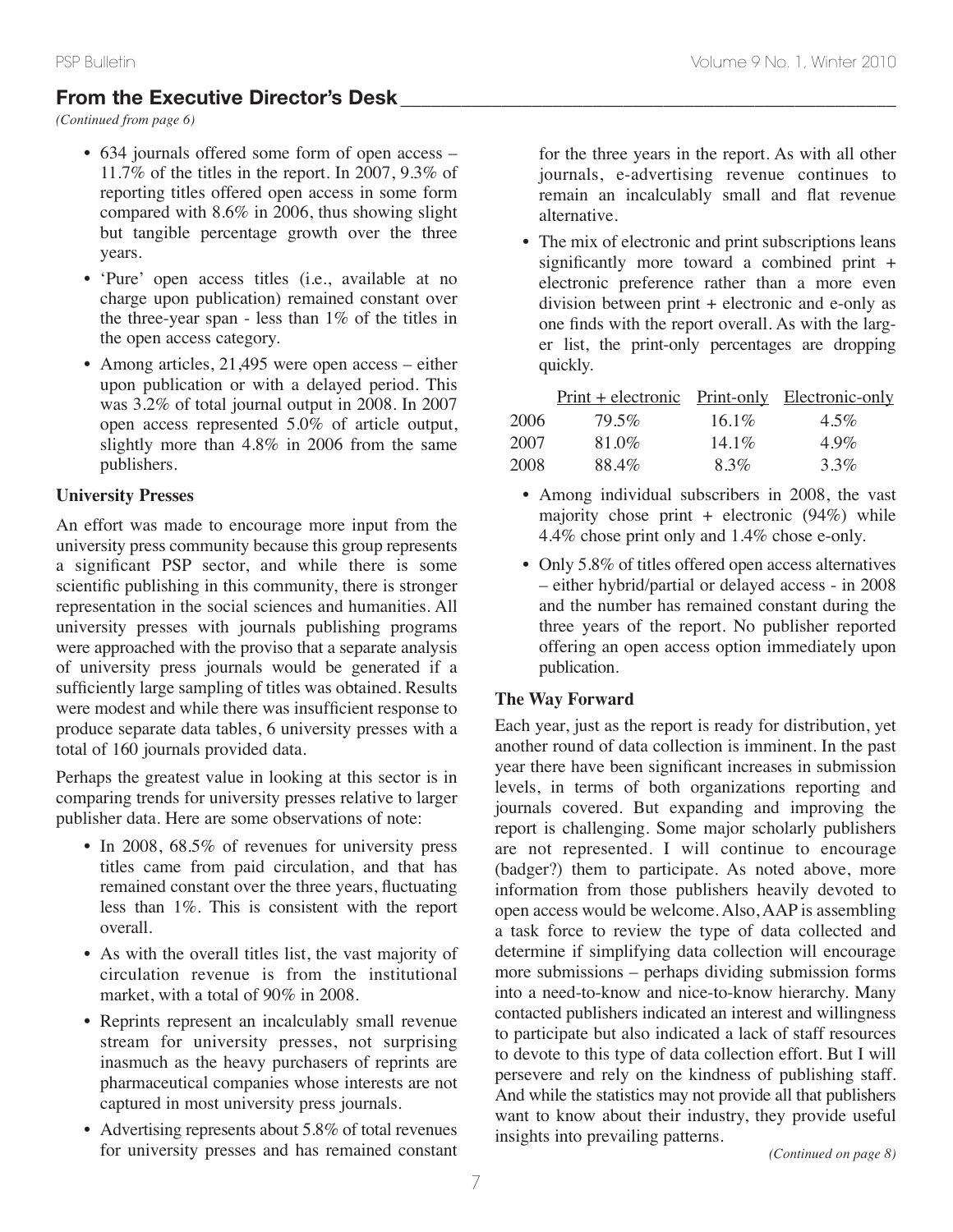# **From the PSP Executive Director's Desk \_\_\_\_\_\_\_\_\_\_\_\_\_\_\_\_\_\_\_\_\_\_\_\_\_\_\_\_\_\_\_\_\_\_\_\_\_\_\_\_\_\_\_\_**

*(Continued from page 7)*

#### **Distribution of the Report**

Copies of the report have been distributed to heads of house at all AAP member organizations as well as correspondents at non-member organizations that submitted 2008 data. Anyone who may have received a report and has not should contact *jtagler@publishers.org*. **And a special thank you…**to everyone who worked so hard to gather and submit the data. We recognize that it's a time-consuming and seemingly thankless task. But it is important to build a better understanding about our industry.



# **Spotlight On…AccessText Network and Professional and Scholarly Publishers\_\_\_\_\_\_\_\_\_\_\_\_\_**

by **Robert Martinengo**, *Publisher Services Manager, AccessText Network*

#### **Accessibility a Growing Concern for Academic Publishers**

People in all walks of life who have disabilities that prevent or impair their ability to read printed materials are asserting their legal right not to be discriminated against. Advocacy groups for the disabled have successfully challenged the adoption of ebook devices to deliver college coursework if those devices are not accessible to students with disabilities. Colleges and universities across the country must provide 'reasonable accommodations' to the disabled, and the US Office for Civil Rights has ruled that it is reasonable for a disabled student to have their textbooks made accessible to them in an alternative format and in a timely manner if the student cannot read standard print.

For many years the responsibility for converting printed textbooks in to accessible formats such as braille and audio has fallen upon non-profit and government agencies. These groups, such as Recording for the Blind & Dyslexic, benefit from an exemption in US copyright law that allows them to reproduce protected works without first obtaining permission from publishers. However, with the rise and spread of digital technologies that incorporate accessible features (such as textto-speech in the Kindle), it is becoming increasingly clear that publishers themselves will be called upon to make their products directly available to consumers with disabilities in formats they can use, or else be faced with potential charges of discrimination. This is especially significant in the educational market, where demand for accessible materials has outstripped the ability of existing agencies to keep up.

#### **How the Publishing Industry is Responding to the Need**

The Association of American Publishers (AAP) has long been involved with accessibility developments in K-12 and college publishing. In the K-12 sector, the federal government has mandated a specific file format (the National Instructional Materials Accessibility Standard, or NIMAS) that publishers must submit to a central repository known as the National Instructional Materials Access Center (NIMAC), which has been in operation since 2006 and currently houses over 18,000 file sets from 86 different publishers (source: NIMAC Presentation to OSEP, October 19, 2009).

Regarding the post-secondary market, the AAP's Critical Issues Task Force (CITF) launched the Alternative Formats Solutions Initiative (AFSI) in March, 2006, "to identify ways to provide print-disabled postsecondary students with specially-formatted course materials on a timely basis." The CITF commissioned a study of the issues, including the practice of colleges and universities requesting electronic files directly from publishers for use by students with disabilities. Based on the results CITF first created the Publisher Look-up Service, which gathers publisher contact information into one easy to use portal. The second, more ambitious project undertaken by the CITF is known as the AccessText Network.

#### **How the AccessText Network Benefits Publishers**

AccessText Network (*www.accesstext.org*) is a webbased portal designed to streamline interactions between publishers and college Disability Service Professionals (DSP) and is operated by the Alternative Media Access Center (AMAC) in Athens, Georgia, in conjunction with AAP's Higher Education Division. Initial funding for AccessText was provided by the publishers Pearson, Cengage, McGraw-Hill, Wiley, Bedford, Freeman & Worth, WW Norton, Elsevier, and CQ Press. All of these publishers, except Bedford, Freeman, and Worth, are actively receiving and fulfilling requests through the Network.

College DSP's log on to the system and submit requests to member publishers for electronic files and permissions to scan books or redistribute files. Publishers fulfill *(Continued on page 9)* <sup>8</sup>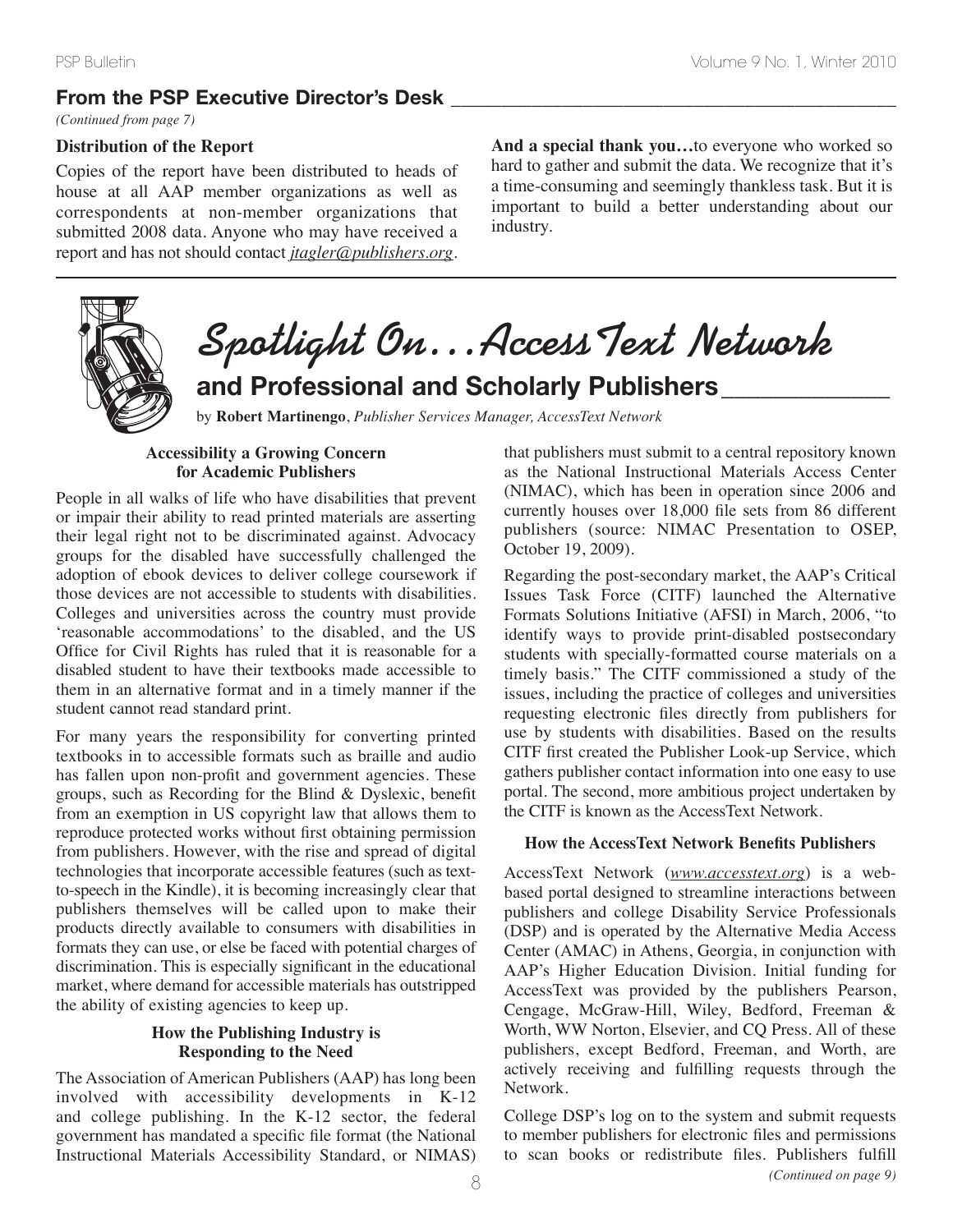# **AccessText Network and Professional and Scholarly Publishers \_\_\_\_\_\_\_\_\_\_\_\_\_\_\_\_\_\_\_\_\_\_**

#### *(Continued from page 8)*

requests using the file transfer system provided or use their own method. The system keeps track of all requests and provides a secure and trusted environment that greatly simplifies the entire process. Currently over 800 colleges have become members, and the system has processed over 10,000 requests since going live on August 24, 2009. Colleges will pay an annual membership fee of less than \$500 to support continuing operation of the Network.

Publishers benefit from their free membership in many ways. AccessText:

- Ensures that requests come from legitimate sources (over 800 schools verified so far)
- Provides fast, efficient communications channels for providing permissions and files
- Allows for easy tracking and reporting of requests

# **Announcements \_\_\_\_\_\_\_\_\_\_\_\_\_\_\_\_\_\_\_\_\_\_\_\_\_\_\_\_\_\_\_\_\_\_\_\_\_\_\_\_\_\_\_\_**

#### **Semantic Publishing: An Introduction**

Thursday, May 13th, 2010 10:00am-4:00pm AAP Offices 71 Fifth Avenue, 2nd Floor (@ 15th Street) New York, NY 10003

Learn about the importance and opportunities offered by emerging semantic technologies and how to leverage them to benefit your organization's publishing program.

What Is Semantic Publishing? A primer – definitions, taxonomies, semantic tagging, and more…and why this emerging capability is important to publishers [Jabin White, Wolters Kluwer Health]

Semantic Applications in Health Care [Michael Crumsho, McGraw-Hill]

Semantic Applications in Science [Darrell Gunter, Collexis]

Positioning for the Future: The Benefits and Criticality of Smart Content [Thane Kerner, Silverchair Science+ Communications Inc.]

#### **Professional, Scholarly & Academic Books: The Basic Boot Camp**

Friday, May 21st, 2010 9:00am-5:00pm AAP Offices 71 Fifth Avenue, 2nd Floor (@15th Street) New York, NY 10003

**➢** What is Professional & Scholarly Publishing (PSP) and how does it differ from Trade, Higher Ed and School publishing? Are there similarities?

- Requires no special software (requests can be processed using a web-browser)
- Provides an optional easy to use file transfer system
- Offers optional file "warehousing" to reduce duplication of fulfillment effort

For more information on becoming a member publishers can email publisher@accesstext.org.

#### **Summary**

Accessibility for persons with disabilities is an issue that will continue to gain prominence as digital technology revolutionizes all types of academic publishing. AccessText Network is a proactive measure to ensure that publishers are guiding the process and avoiding potentially restrictive legislation that could stifle opportunity and innovation in this critical area.

- **➢** Who finds the authors? Who manages the authors? Where do the ideas come from? How does one determine quality? What is the reviewing process?
- **➢** How does the manuscript become a bound book? What are the processes that take place? PP&B and all that it means!
- **➢** Where do the marketing \$\$\$\$ come from? How to create a marketing plan? Who is the customer? What are the different customer types? What are the customer needs? How do you reach customers?
- **➢** What are the primary sales channels? What are the sales patterns of these books? What are rights and translations?
- **➢** P&L, ROI, Expenses, Costs, Financial Reports, Budgets...What does all this mean?

#### Moderated by:

**Beth Schacht**, Director of Marketing, McGraw-Hill

#### Speakers:

**Gregory M. Britton**, Publisher, Getty Publications **Matt Conmy**, Sales Director, Books, Americas, Springer **Cathy Felgar**, Production Director, Academic & Professional, Cambridge University Press **John A. Jenkins**, President and Publisher, CQ Press **Gita Manaktala**, Editorial Director, The MIT Press **Molly Venezia**, Director of Finance, Rutgers University Business School

For more information visit *www.pspcentral.org* or email Sara Pinto at *spinto@publishers.org*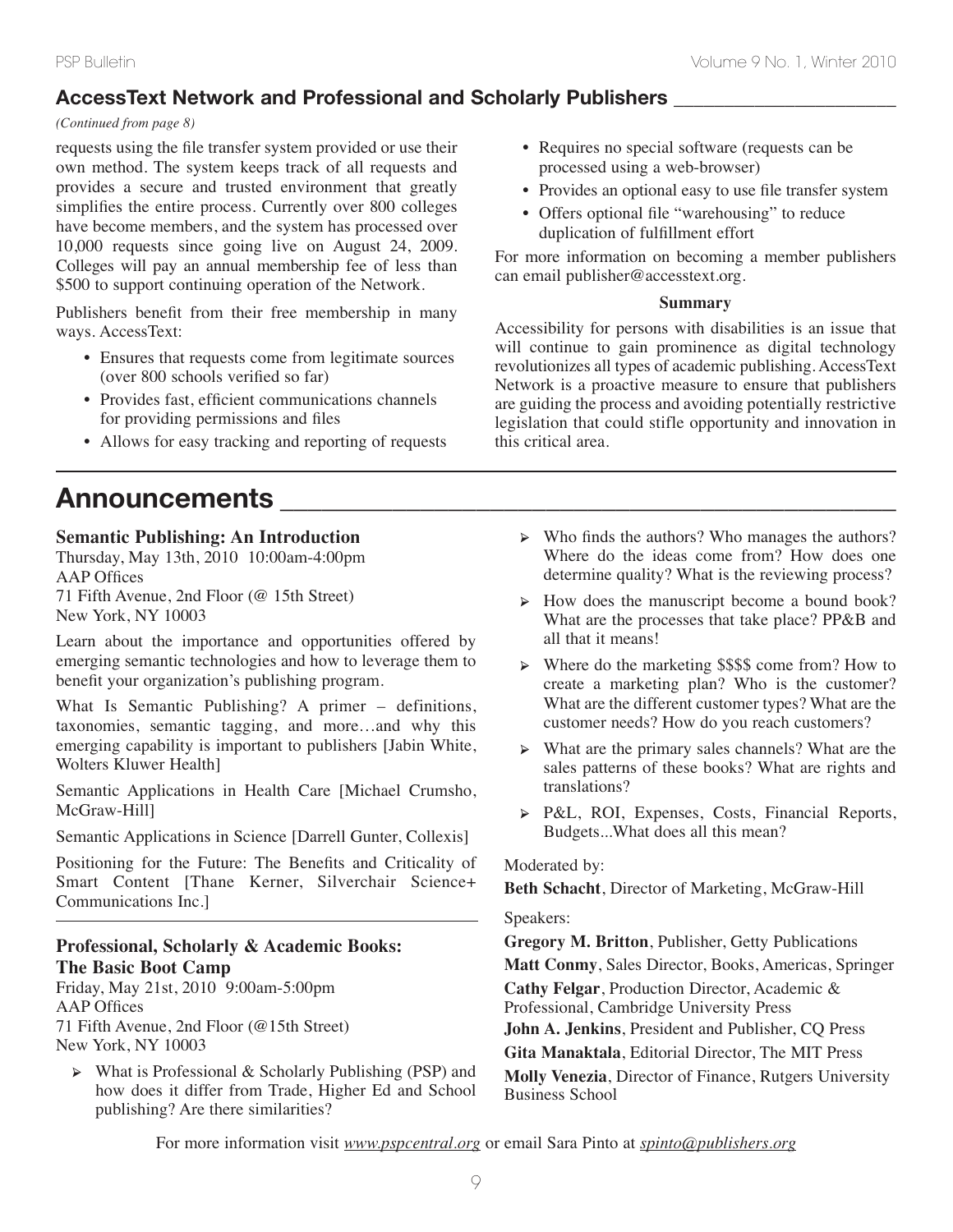# **The 2009 American Publishers Awards for Professional & Scholarly Excellence (PROSE) Winners\_\_\_\_\_\_\_\_\_\_\_\_\_\_\_\_\_\_\_\_\_\_\_**

## *R.R. Hawkins Award*

|      | Presented to: The University of Chicago Press |
|------|-----------------------------------------------|
| For: | Plato's Philosophers:                         |
|      | The Coherence of the Dialogues                |
| By:  | Catherine H. Zuckert                          |

#### *R.R. Hawkins Award*

|      | Presented to: John Wiley & Sons, Inc.   |
|------|-----------------------------------------|
| For: | Wiley Interdisciplinary Reviews (WIREs) |

#### *Award for Excellence in Humanities*

|            | Presented to: The University of Chicago Press |
|------------|-----------------------------------------------|
| For:       | Plato's Philosophers:                         |
|            | The Coherence of the Dialogues                |
| $\rm\,By:$ | Catherine H. Zuckert                          |

#### *Award for Excellence in Social Sciences*

|          | Presented to: Academic Press/Elsevier, Inc. |
|----------|---------------------------------------------|
| For:     | Neuroeconomics:                             |
|          | Decision Making and the Brain               |
| Editors: | Paul W. Glimcher, Colin F. Camerer,         |
|          | Ernst Fehr and Russell A. Poldrack          |

#### *Award for Excellence in Physical Sciences & Mathematics*

|         | Presented to: John Wiley & Sons, Inc. |
|---------|---------------------------------------|
| For:    | Therapeutic Monoclonal Antibodies:    |
|         | From Bench to Clinic                  |
| Editor: | Zhiqiang An                           |

#### *Award for Excellence in Biology & Life Sciences*

|          | Presented to: The McGraw-Hill Companies, Inc. |
|----------|-----------------------------------------------|
| For:     | Dermatology for Skin of Color                 |
| Editors: | A. Paul Kelly, MD and Susan C. Taylor         |

#### *Award for Excellence in Reference Works*

|      | Presented to: John Wiley & Sons, Inc.   |
|------|-----------------------------------------|
| For: | Wiley Interdisciplinary Reviews (WIREs) |

## **BOOK SUBJECT CATEGORIES: HUMANITIES**

#### *Art & Art History*

|      | Presented to: The University of Chicago Press |
|------|-----------------------------------------------|
| For: | The Gargoyles of Notre-Dame:                  |
|      | Medievalism and the Monsters of Modernity     |
| By:  | Michael Camille                               |

#### *Classics & Ancient History*

|      | Presented to: Oxford University Press |
|------|---------------------------------------|
| For: | The Deaths of Seneca                  |
| By:  | James Ker                             |

#### *Media & Cultural Studies*

|      | Presented to: University of Texas Press |
|------|-----------------------------------------|
| For: | Edna Ferber's Hollywood: American       |
|      | Fictions of Gender, Race, and History   |
| By:  | J.E. Smyth                              |

#### *Music & the Performing Arts*

|      | Presented to: University of California Press |
|------|----------------------------------------------|
| For: | Digging: The Afro-American Soul of           |
|      | <b>American Classical Music</b>              |
| By:  | Amiri Baraka                                 |
|      |                                              |

#### *U.S. History & Biography/Autobiography*

|      | Presented to: Oxford University Press     |
|------|-------------------------------------------|
| For: | Empire of Liberty: A History of the Early |
|      | Republic, 1789-1815                       |
| By:  | Gordon S. Wood                            |

#### *World History & Biography/Autobiography*

|      | Presented to: Princeton University Press |
|------|------------------------------------------|
| For: | Empires of the Silk Road                 |
| By:  | Christopher I. Beckwith                  |

#### *Literature, Language & Linguistics*

|      | Presented to: Louisiana State University Press |
|------|------------------------------------------------|
| For: | The Fourth Ghost: White Southern Writers       |
|      | and European Fascism, 1930-1950                |
| By:  | Robert H. Brinkmeyer, Jr.                      |

#### *Philosophy*

|      | Presented to: The University of Chicago Press |
|------|-----------------------------------------------|
| For: | Plato's Philosophers:                         |
|      | The Coherence of the Dialogues                |
| By:  | Catherine H. Zuckert                          |

#### *Theology & Religious Studies*

|      | Presented to: University of California Press |
|------|----------------------------------------------|
| For: | Boundless Faith: The Global Outreach         |
|      | of American Churches                         |
| By:  | Robert Wuthnow                               |

### **BOOK SUBJECT CATEGORIES: SOCIAL SCIENCES**

#### *Archeology & Anthropology*

|      | Presented to: The University of Chicago Press |
|------|-----------------------------------------------|
| For: | Knossos and the Prophets of Modernism         |
| By:  | Cathy Gere                                    |

#### *Education*

|      | Presented to: The Johns Hopkins University Press |
|------|--------------------------------------------------|
| For: | Higher Learning, Greater Good:                   |
|      | The Private and Social Benefits of Higher        |
| By:  | Walter W. McMahon                                |
|      |                                                  |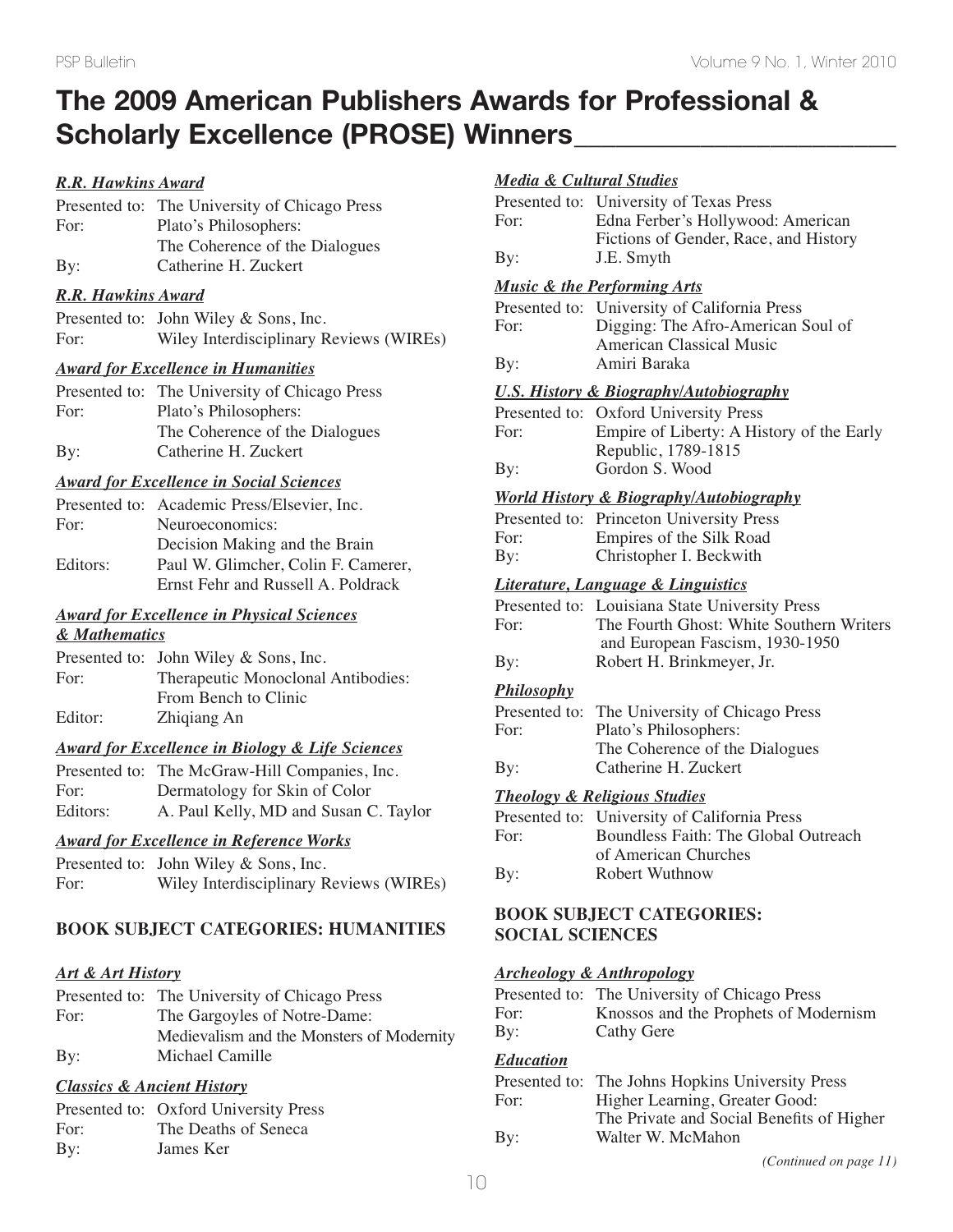# **The 2009 PROSE Award Winners \_\_\_\_\_\_\_\_\_\_\_\_\_\_\_\_\_\_\_\_\_\_\_\_\_\_\_\_\_\_\_\_\_\_\_\_\_\_\_\_\_\_\_\_\_\_\_\_\_\_\_**

*(Continued from page 10)*

#### *Government & Politics*

|      | Presented to: Oxford University Press    |
|------|------------------------------------------|
| For: | The Accidental Guerrilla: Fighting Small |
|      | Wars in the Midst of a Big One           |
| By:  | David Kilcullen                          |

#### *Law & Legal Studies*

|      | Presented to: Princeton University Press |
|------|------------------------------------------|
| For: | A Constitution of Many Minds             |
| By:  | Cass R. Sunstein                         |

#### *Architecture & Urban Planning*

|      | Presented to: John Wiley & Sons, Inc.  |
|------|----------------------------------------|
| For: | Retrofitting Suburbia: Urban Design    |
|      | Solutions for Redesigning Suburbs      |
| By:  | Ellen Dunham-Jones and June Williamson |

#### *Sociology & Social Work*

|      | Presented to: Princeton University Press |
|------|------------------------------------------|
| For: | Codes of the Underworld:                 |
|      | How Criminals Communicate                |
| By:  | Diego Gambetta                           |

#### *Business, Finance & Management*

|      | Presented to: Princeton University Press |
|------|------------------------------------------|
| For: | <b>Boulevard of Broken Dreams</b>        |
| By:  | Josh Lerner                              |

#### *Economics*

|          | Presented to: Academic Press/Elsevier, Inc. |
|----------|---------------------------------------------|
| For:     | Neuroeconomics:                             |
|          | Decision Making and the Brain               |
| Editors: | Paul W. Glimcher, Colin F. Camerer,         |
|          | Ernst Fehr and Russell A. Poldrack          |

#### *Psychology*

|      | Presented to: Oxford University Press |
|------|---------------------------------------|
| For: | <b>Relational Being:</b>              |
|      | Beyond Self and Community             |
| By:  | Kenneth J. Gergen                     |

#### **BOOK SUBJECT CATEGORIES: BIOLOGICAL & LIFE SCIENCES**

#### *Biological Sciences*

|         | Presented to: The University of Chicago Press |
|---------|-----------------------------------------------|
| For:    | Great Plains: America's Lingering Wild        |
| Editor: | Michael Forsberg                              |

## *Biomedicine & Neuroscience*

|      | Presented to: The MIT Press        |
|------|------------------------------------|
| For: | What We Know about Emotional       |
|      | Intelligence                       |
| By:  | Moshe Zeidner, Gerald Matthews and |
|      | Richard D. Roberts                 |

#### *Clinical Medicine*

|      | Presented to: The McGraw-Hill Companies |
|------|-----------------------------------------|
| For: | Dermatology for Skin of Color           |
| By:  | A. Paul Kelly, MD and Susan C. Taylor   |

#### *Nursing & Allied Health*

|      | Presented to: Thieme Medical Publishers, Inc. |
|------|-----------------------------------------------|
| For: | Pocket Atlas of Chinese Medicine              |
| By:  | Marnae C. Ergil and Kevin V. Ergil            |

## **BOOK SUBJECT CATEGORIES: PHYSICAL SCIENCES & MATHEMATICS**

#### **Chemistry & Physics**

|         | Presented to: John Wiley & Sons, Inc. |
|---------|---------------------------------------|
| For:    | Therapeutic Monoclonal Antibodies:    |
|         | From Bench to Clinic                  |
| Editor: | Zhiqiang An                           |

#### *Computing & Information Sciences*

|      | Presented to: The MIT Press    |
|------|--------------------------------|
| For: | Probablistic Graphical Models  |
| By:  | Daphne Koller and Nir Friedman |

#### *Cosmology & Astronomy*

|          | Presented to: Princeton University Press |
|----------|------------------------------------------|
| For:     | <b>High-Energy Astrophysics</b>          |
| Editors: | Fulvio Melia                             |

#### *Earth Sciences*

|      | Presented to: The University of Chicago Press |
|------|-----------------------------------------------|
| For: | Gems and Gemstones: Timeless Natural          |
|      | Beauty of the Mineral World                   |
| By:  | Lance Grande and Allison Augustyn             |

#### *Engineering & Technology*

|      | Presented to: John Wiley & Sons, Inc.     |
|------|-------------------------------------------|
| For: | Electromagnetic Compatibility Engineering |
| By:  | Henry W. Ott                              |

#### *Mathematics*

|      | Presented to: Academic Press/Elsevier, Inc. |
|------|---------------------------------------------|
| For: | Handbook of Statistical Analysis and        |
|      | Data Mining Applications                    |
| By:  | Robert Nisbet, John Elder and Gary Miner    |
|      |                                             |

## **BOOK SUBJECT CATEGORIES: REFERENCE WORKS**

#### *Multivolume Reference/Humanities & Social Sciences*

|          | Presented to: Cambridge University Press |
|----------|------------------------------------------|
| For:     | Dictionary of Irish Biography            |
| Editors: | Edited by James McGuire and James Quinn  |
|          | (Continued on back page)                 |